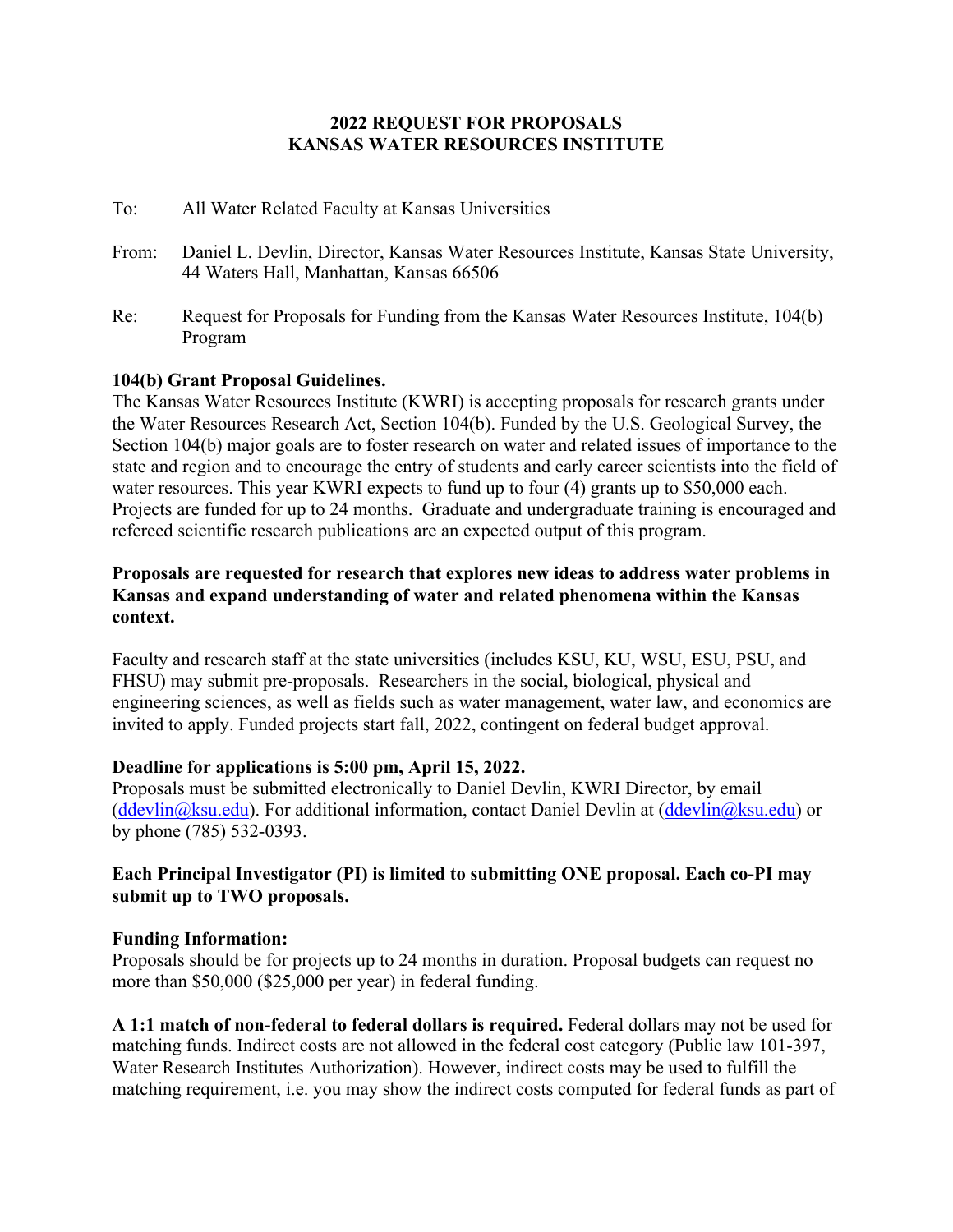the non- federal match, and indirect costs are allowed on the non-federal funds.

# **Project funding is contingent on Congressional appropriation of FY2022 Water Resources Research Institute Program funds.**

The proposal process will follow this schedule:

March 7, 2022 – Post call for Proposals

April 15, 2022 – Full proposals due

April 26, 2022 – KWRI award notification

**The deadline for submitting proposals is April 15, 2022.** Proposals must be submitted by email to Daniel Devlin (ddevlin@ksu.edu) as a Word or pdf file. If you have questions, please email or call (532-9351). Please follow the " Proposal Instructions" given below. **Note that the length is limited to six pages.**

**Project proposals will be reviewed by the Kansas Water Resources Institute Advisory Council.** The following review criteria will be used to select proposals for funding.

- 1. Scientific merit of the proposed project (25%).
- 2. Plans/potential for refereed publications (25%).
- 3. Justification and need of the research in context of the Kansas Water Plan (20%).
- 4. Plan for graduate/undergraduate training (20%).
- 5. Plan for application/knowledge transfer to stakeholders (10%).

# **PROPOSAL INSTRUCTIONS**

The following instructions are provided to aid in the preparation of project proposals. Total of 6 pages. Budget and references cited are not included in the 6-page maximum. Please use 1-inch margins and at least 10-point font size.

Project title

Principal investigator(s), institution and address, email, and telephone number

Project goals and objectives

Introduction with project justification and literature review

Procedures: A description of the investigations and/or experiments proposed. Please include duration of the project and methods of technology transfer.

Expected outcome: Provide a brief description of the expected outcomes of the proposed research project.